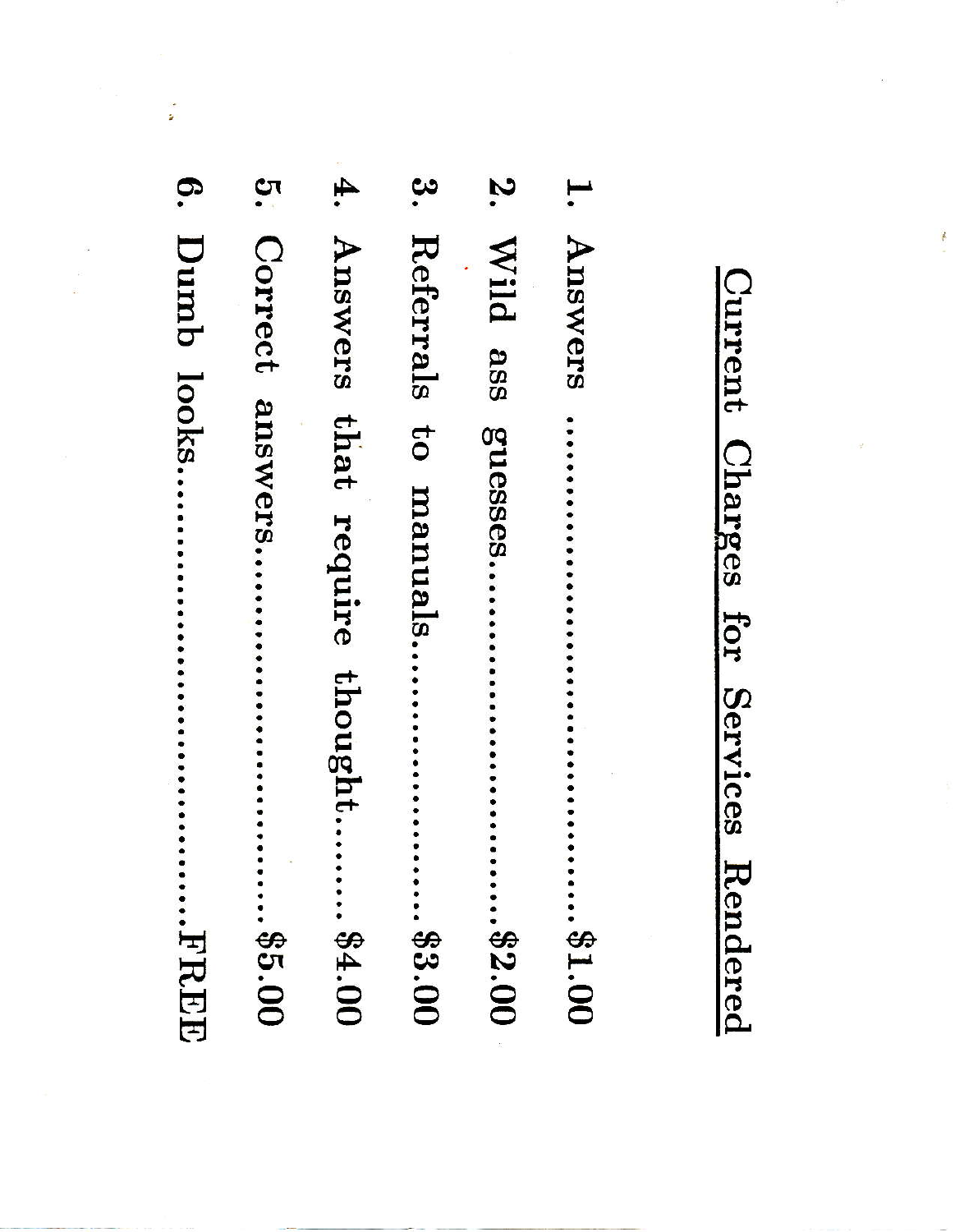((( SCRI::SCRATCH DISK: [N0TES] J0KES. N0TE;1 )))  $-C$  "Heard any good jokes lately?" >-

| Note 68.1 | DEC Wars!<br>WARNER::NAGY "Frank J. Nagy, VAX Guru/Wizard; Loose" 50 lines 27-NOV-1989 08:40<br>$-\zeta$ The Digital Joke - Version N.m $\rangle$ - | $1$ of $1$ |
|-----------|-----------------------------------------------------------------------------------------------------------------------------------------------------|------------|
| From:     | Ric Steinberger <ricorml2.sri.com><br/><math>\mathcal{C}</math> is the said CDT COU special AVI CDT COU</ricorml2.sri.com>                          |            |

Comments: To: info-vaxOKL.SRI.COM, comments0Kl. SRL COM From: stuart@wotan.UUCP (Stuart Freedman {x1708})

-From: "Curley, Robert F."

A Digital Marketing Manager got married to a women who had been married eight times before, and on his wedding night his wife informed him that she was still a virgin. This puzzled the Marketing Manager since after eight marriages he thought that at least one of her husbands would have been able to perform. He asked his new bride to explain the phenomena. Her comments were as follows:

My first husband was a Digital Sales Representative who spenb our entire marriage telling me, in grandiose terms, "it's gonna be great".

My second husband was from Software Services, and he was never quite sure how it was supposed to function, but he said he would send me a documentation

My third husband was from Field Service who constantly said that everything was diaqnostically ok, but he just couldn't get the system up.

My fourth husband was from Educational Services, and he simply said, "those who can... do; whose who can't... teach".

My fifth husband was from Digital's Manufacburing Organizabion who said that he had the orders, but he wasn't quite sure when he was going to be able to

My sixth husband was a Digibal engineer. He told me that he understood the basic process but needed three years to research, implement, and design a new state of the art method.

My seventh husband was from Finance&Adninistration. His comnent was that he knew how, but he just uasn't sure whether or not it was his job.

My eight husband was from Standards and Regulations and told me that he was up to the standards but that regulations said nothing about how to do it.

The wife said sweetly to her new husband, "now I am married to you, a man of marketing" and the husband looked at his wife and simply said, "I know I have the product,  $I'm$  just not sure how to position it".

{ed The longest version of this joke, so far.}

Edited by Brad Templeton. MAIL, yes MAIL your jokes to funny@looking.ON.CA Attribute the joke's source if at all possible. I will reply, mailers willing.

If you MUST reply to a rejection, include a description of your joke because there is 0 chance I will remember which one it was.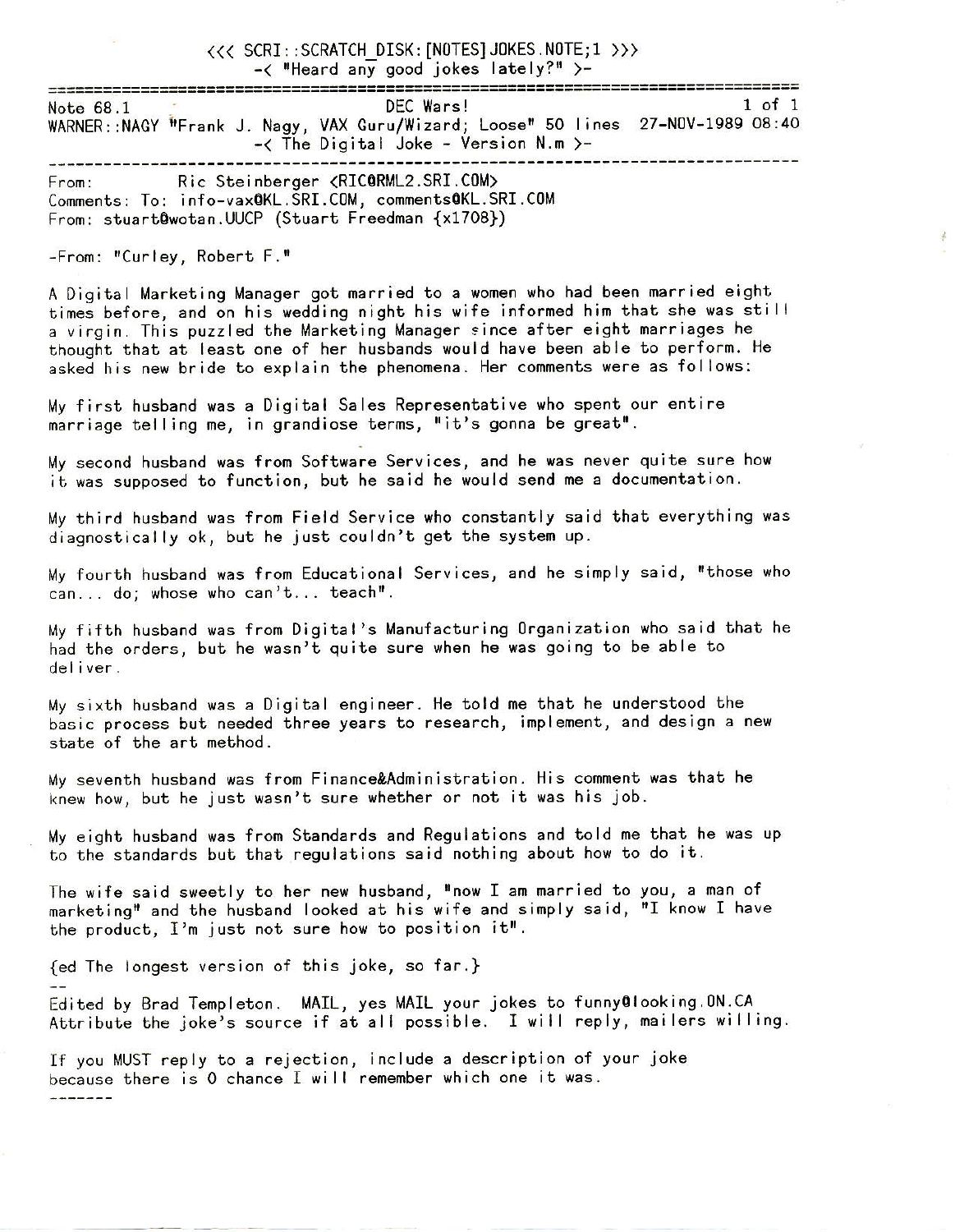## VMS Version 3

Please stop submitting SPR's. This is our system. We designed it, we built it, and we use it more than you do. If there are some features you think might be missing, if the system isn't as effective as you think<br>it could be, TOUGH! Give it back, we don't need you. See figure 1. it could be, TOUGH!



Forget about your silly problem, let's take a look at some of the features of the VMS operating system.

1) Options. We've got lots of them. So many in fact, that you need two strong people to carry the documentation around. So many that it will be<br>a cold day in hell before half of them are used. So many that it will be<br>probably not going to do your work right anyway. However, the number of options isn't all that important, because we picked some interesting values for the options and called them ...

2) Defaults. We put a lot of thought into our defaults. We like them. If we didn't, we would have made something else be the default. So keep your cotton-picking hands off our defaults. Don't touch. Consider them mandatory. "Mandatory defaults" has a nice ring to it. Change them and your system creshes, tough. See figure 1.

3) Language Processors. They work just fine. They take in source, and<br>often produce object files as a reward for your efforts. You don't<br>like the code? Too bad! You can even try to call operating system services from them. For any that you can't, use the assembler like we do. We spoke to the language processor developers about this, they think a lot<br>like we do, they said "See figure 1".

4) Debuggers. We've got debuggers, one we support and one we use. You shouldn't make mistakes anyway, it is a waste of time. We don't want to<br>hear anything about debuggers, we're not interested, See figure 1.

5) Error Logging. Ignore it. Why give yourself an ulcer? You don't<br>want to give us the machine to get the problem fixed and we probably can't do it anyway. Oh, and if something breaks between 17:00 and 18:00 or 9:30 and 10:30 or 11:30 and 13:30 or 14:30 and 15:30 don't waste your time calling us, we're out. See figure 1.

6) Command Language. We designed it ourselves, it's perfect. We like it so much we put our name on it, DCL- Digital's Command Language. In fact we're so happy with it, we designed it once for each of our operating systems. We even try to keep it the same from release to release, sometimes we blow it though, See figure 1.

7) Real Time Performance. We got it. Who else could have done such a good job? So the system seems sluggish with all those priority 18 processes, no problem, just make them priority 1. Anyway, realtime isn't<br>important anymore like it used to be. We changed our groups name to get rid of the word realtime, we told all our realtime users to see figure 1 a long time ago.

In conclusion, stuff your SPR. Love VMS or leave it, but don't complain.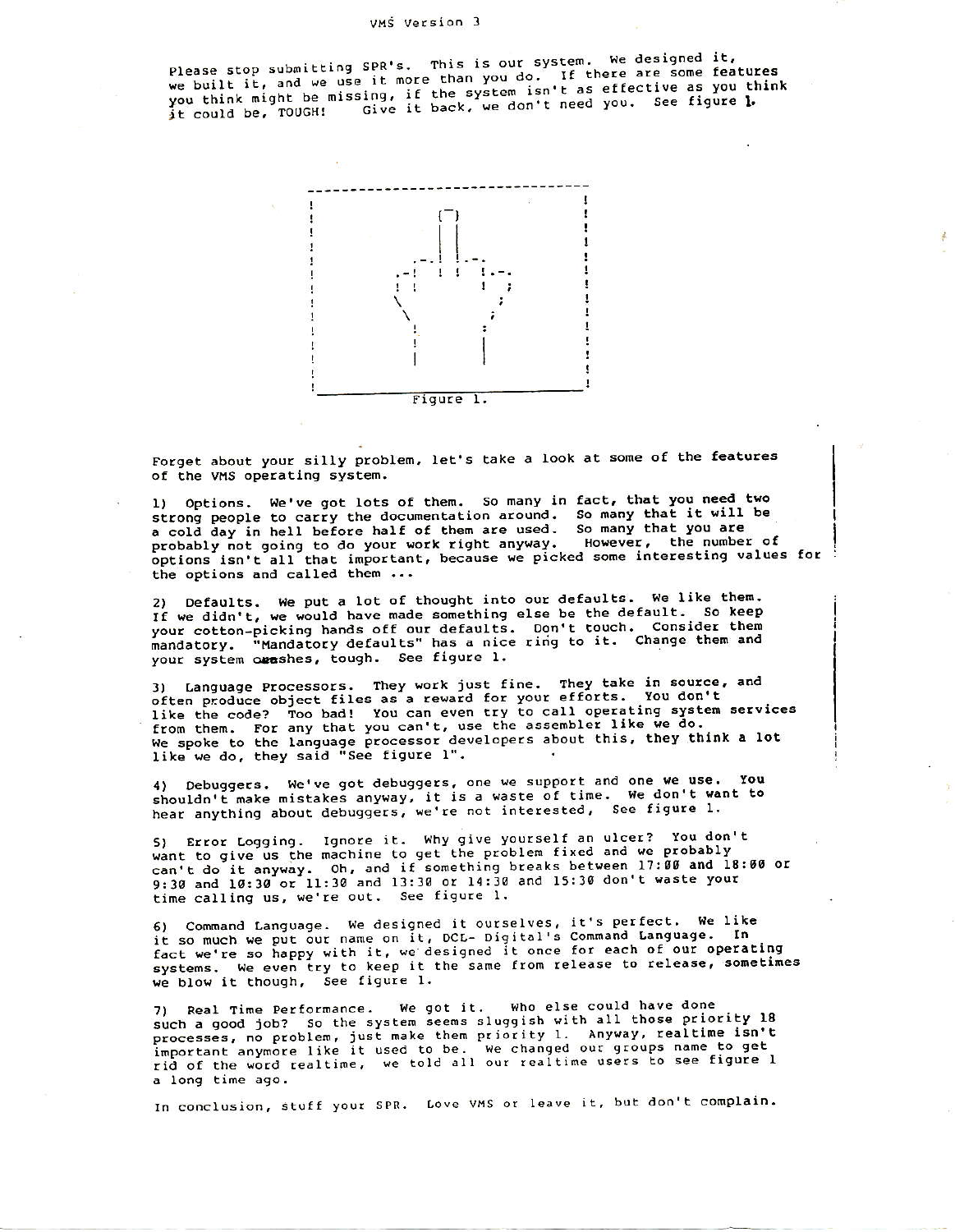## A VAX SYSTEM MANAGER'S TEN COMMANDMENTS

- 1. COME TO WORK EACH DAY WILLING TO BE FIRED.
- 2. CIRCUMVENT ANY ORDERS AIMED AT STOPPING YOUR DREAM.
- 3. DO ANY JOB NEEDED TO MAKE COMPUTER SERVICES WORK REGARDLESS OF YOUR JOB DESCRIPTION.
- 4. FIND PEOPLE TO HELP YOU MAKE DISCIPLES, NOT USERS.
- 5. FOLLOW YOUR INTUITION ABOUT PEOPLE YOU CHOOSE, AND ONLY WORK WITH THE BEST - UNLESS YOU ARE THE BEST.
- 6. ALWAYS WORK UNDERGROUND AS LONG AS POSSIBLE -- PUBLICITY TRIGGERS THE CORPORATE IMMUNE MECHANISM.
- NEVER BET ON A RACE UNLESS YOU ARE RUNNING IN IT.  $\overline{7}$ .
- REMEMBER IT'S EASIER TO ASK FOR FORGIVENESS THAN FOR 8. PERMISSION - SO MAKE THE ISSUE WORTHWHILE.
- 9. BE TRUE TO YOUR GOALS, BUT BE REALISTIC ABOUT THE WAYS TO ACHIEVE THEM - GUERRILLA TACTICS WORK BEST SOMETIMES.
- 10. HONOUR YOUR SPONSORS GIVE THEM CREDIT WHERE DUE.

-- Gary Wong, BCVAXLUG.



A HAPPY USER IS A VAX USER